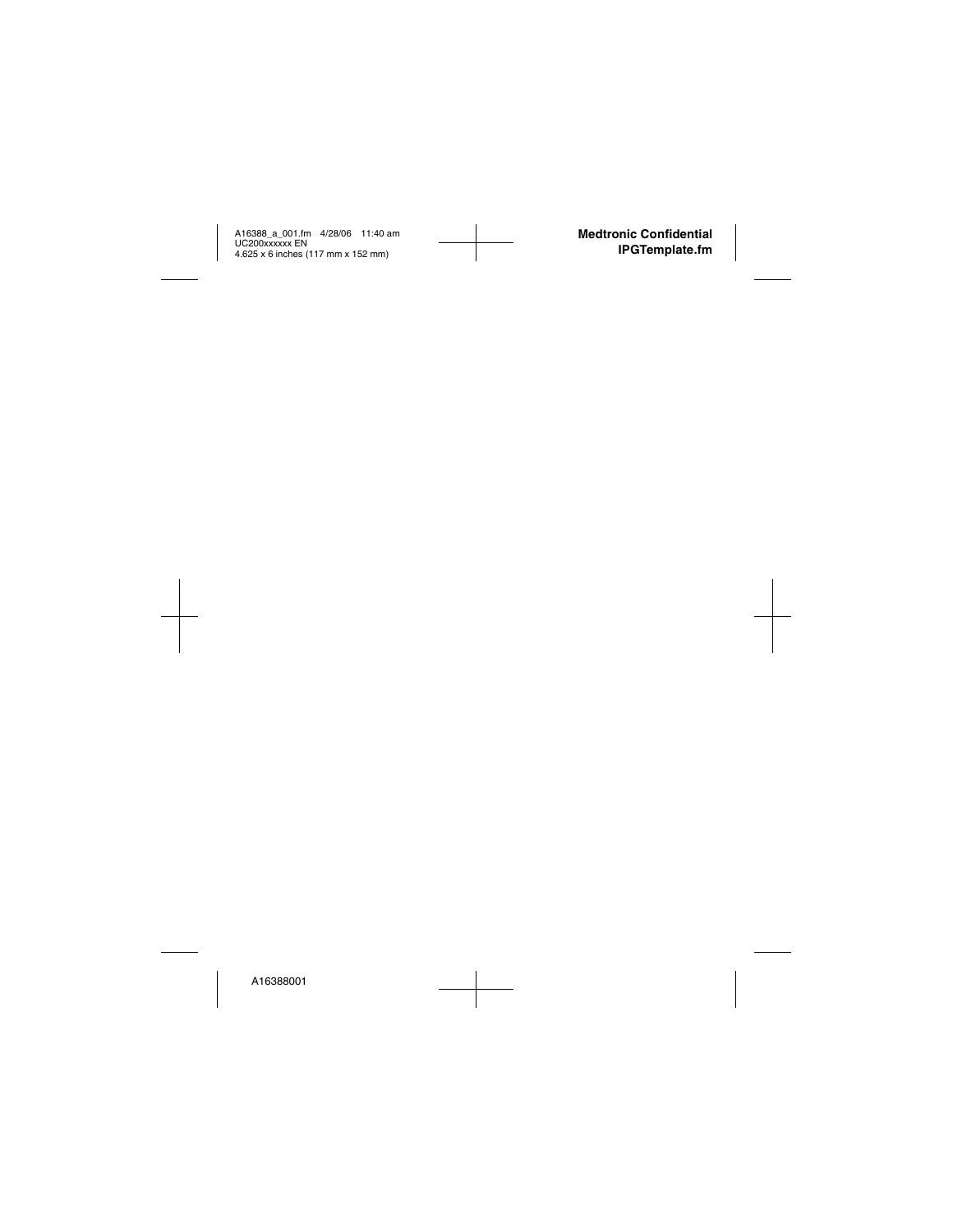# **Explanation of symbols on product or package labeling**

Refer to the appropriate product for symbols that apply.



Conformité Européenne (European Conformity). This symbol means that the device fully complies with AIMD Directive 90/385/EEC (NB 0123) and R&TTE Directive 1999/5/EC.



 $\Omega$  The use of this device might be subject to individual country licensing regimes in Europe.



Open here



Do not reuse



Sterilization: ethylene-oxide gas

Caution: consult accompanying documents



Use by



Manufacturing date



Serial number



Storage temperature



For USA audiences only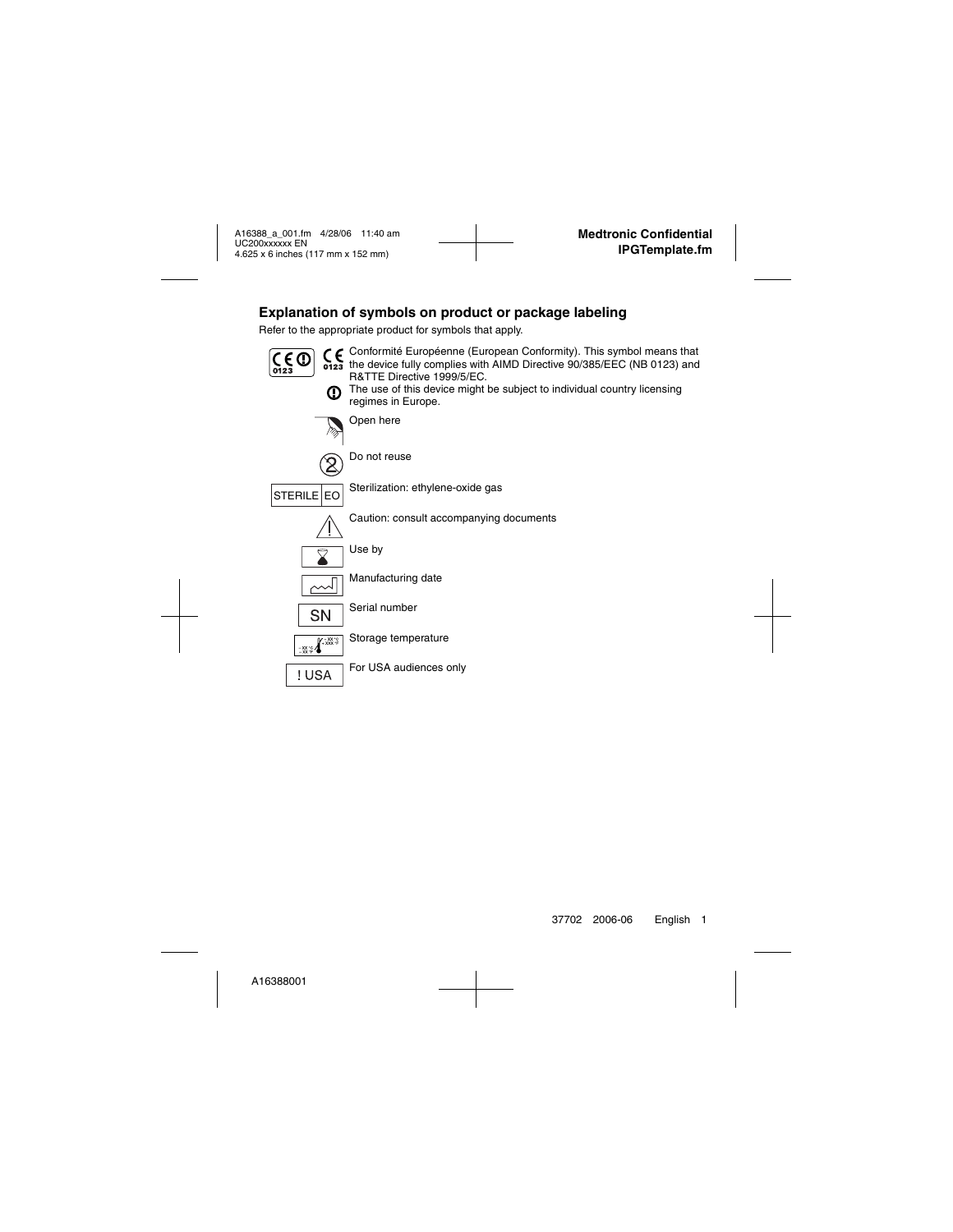Medtronic® is a registered trademark of Medtronic, Inc.

myStim™, PrimeADVANCED™, and SoftStart/Stop™ are trademarks of Medtronic, Inc.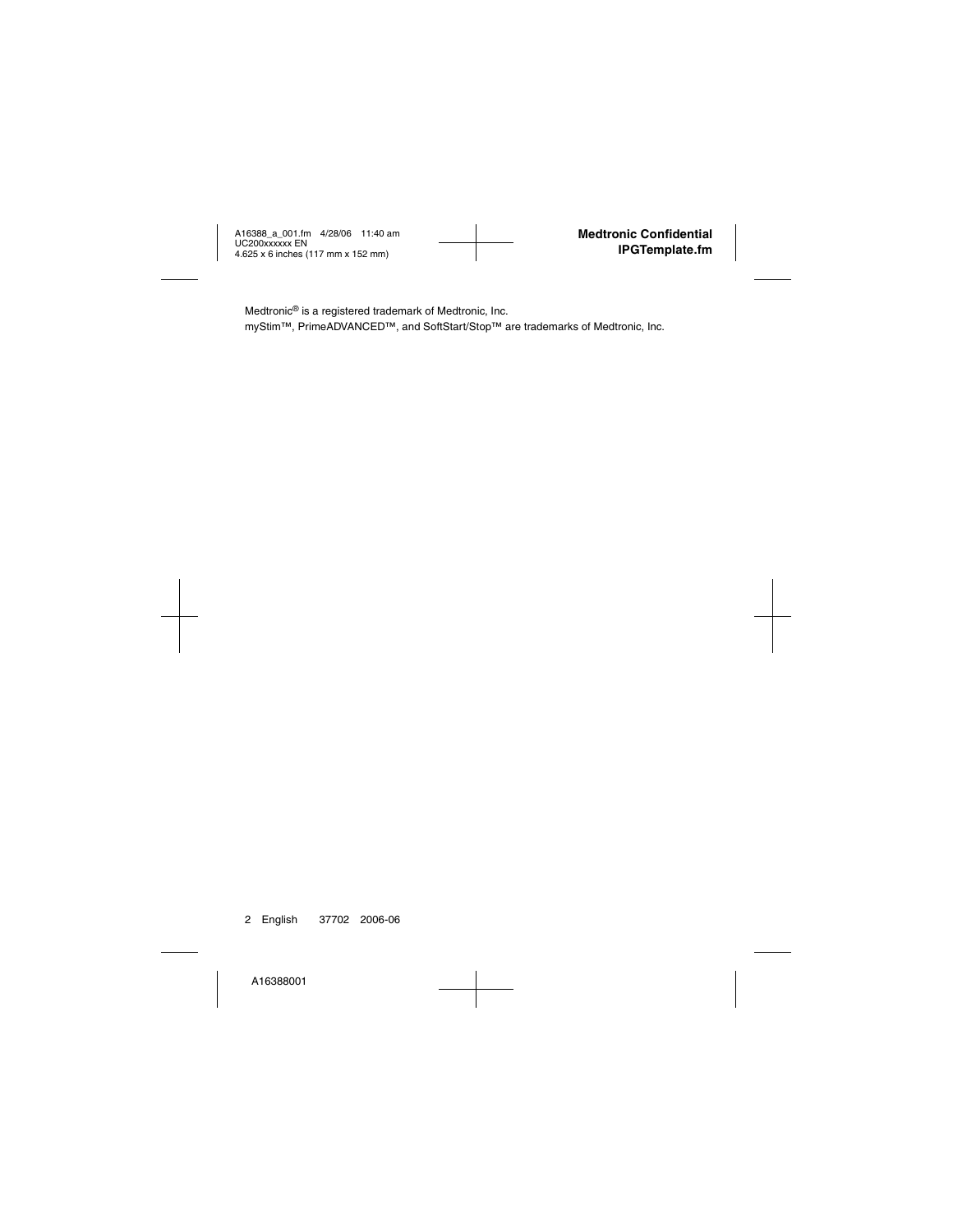### **Table of contents**

**[Device description 5](#page-6-0) [Package contents 5](#page-6-1) [Patient identification card and registration 5](#page-6-2) [Device specifications 5](#page-6-3) [Declaration of conformity 8](#page-9-0) [Instructions for use 8](#page-9-1)** [Verifying neurostimulator operation 8](#page-9-2) [Connecting the extension or lead to the neurostimulator 9](#page-10-0) [Implanting the neurostimulator 11](#page-12-0) [Checking system integrity 12](#page-13-0)

[Completing the implant procedure 12](#page-13-1)

**Refer to the indications sheet for indications and related information.**

**Refer to the appropriate information for prescribers booklet for contraindications, warnings, precautions, adverse events summary, individualization of treatment, patient selection, use in specific populations, resterilization, and component disposal.**

**Refer to System Eligibility, Battery Longevity, Specifications reference manual packaged with the software application card for neurostimulator selection, battery longevity calculations and specific neurostimulator specifications.**

 $_{\rm{||USA}}$  Refer to the clinical summary booklet packaged with the neurostimulator for **information on the clinical study results of the neurostimulation system.**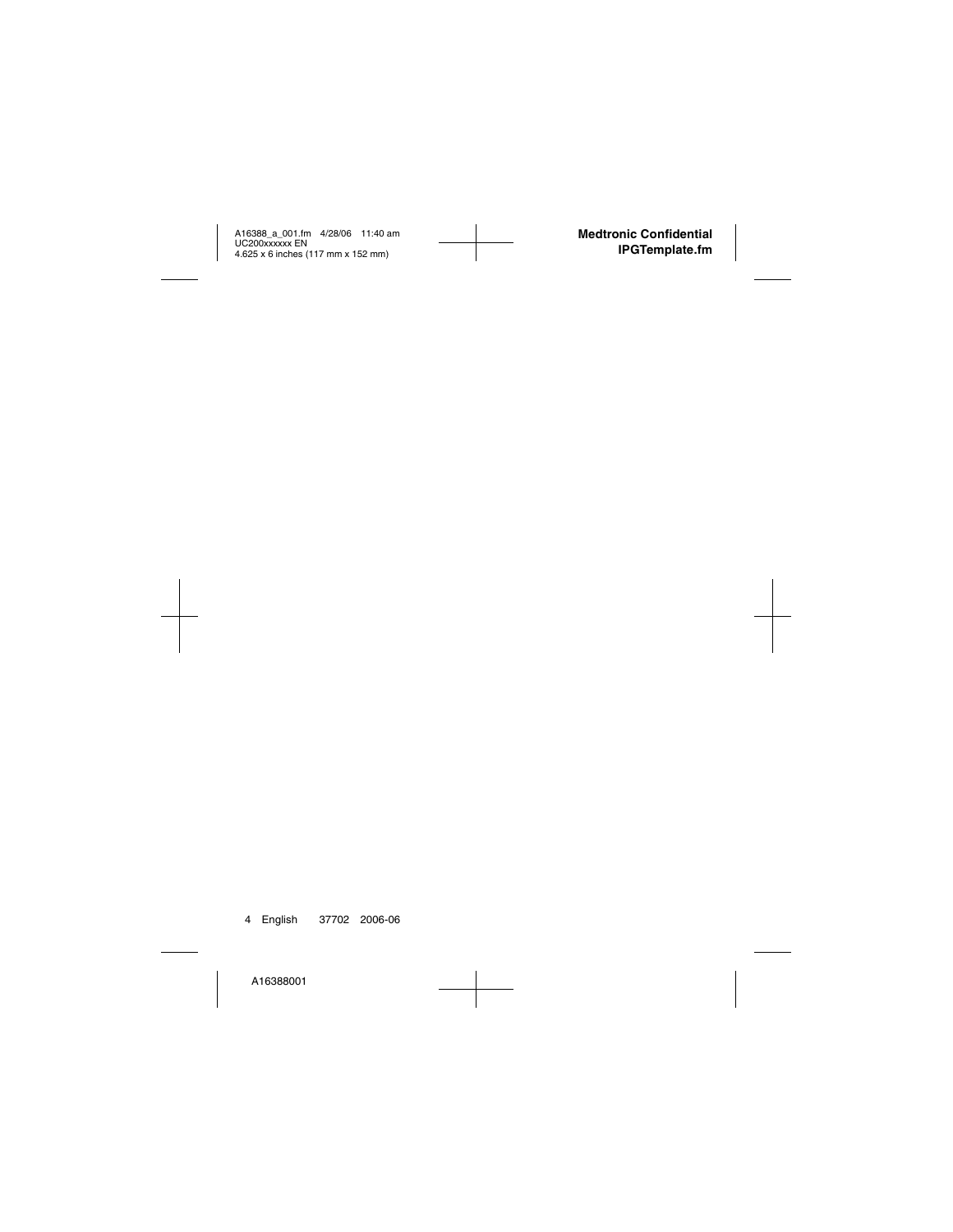# <span id="page-6-0"></span>**Device description**

The Medtronic Model 37702 PrimeADVANCED Neurostimulator is part of a neurostimulation system for pain therapy.

# <span id="page-6-1"></span>**Package contents**

- Neurostimulator
- Torque wrench
- Product literature
- Warranty card (USA only)
- Registration form
- Patient identification card

# <span id="page-6-2"></span>**Patient identification card and registration**

A patient identification card is packaged with this device. Advise the patient to carry the identification card at all times.

 $1.08$  The patient identification card packaged with the device is temporary; a permanent card will be mailed to the patient when Medtronic receives the registration form.

The implant registration form registers the device warranties and creates a record of the device in Medtronic's implant data system.

# <span id="page-6-3"></span>**Device specifications**

The neurostimulator is a multi-programmable device that delivers stimulation through 1 or more leads. The stimulation settings are stored in programs. A program is a specific combination of pulse width, rate, and amplitude settings acting on a specific electrode combination (up to 16 electrodes per program). Up to four programs can be combined into a myStim group. When using more than one program, the pulses are delivered sequentially—first a pulse from one program, then a pulse from the next program.

Pulse width, amplitude, and electrode polarity for each program within the group can have different values. Rate, rate limits, ramping, and cycling for each program within the group have the same values.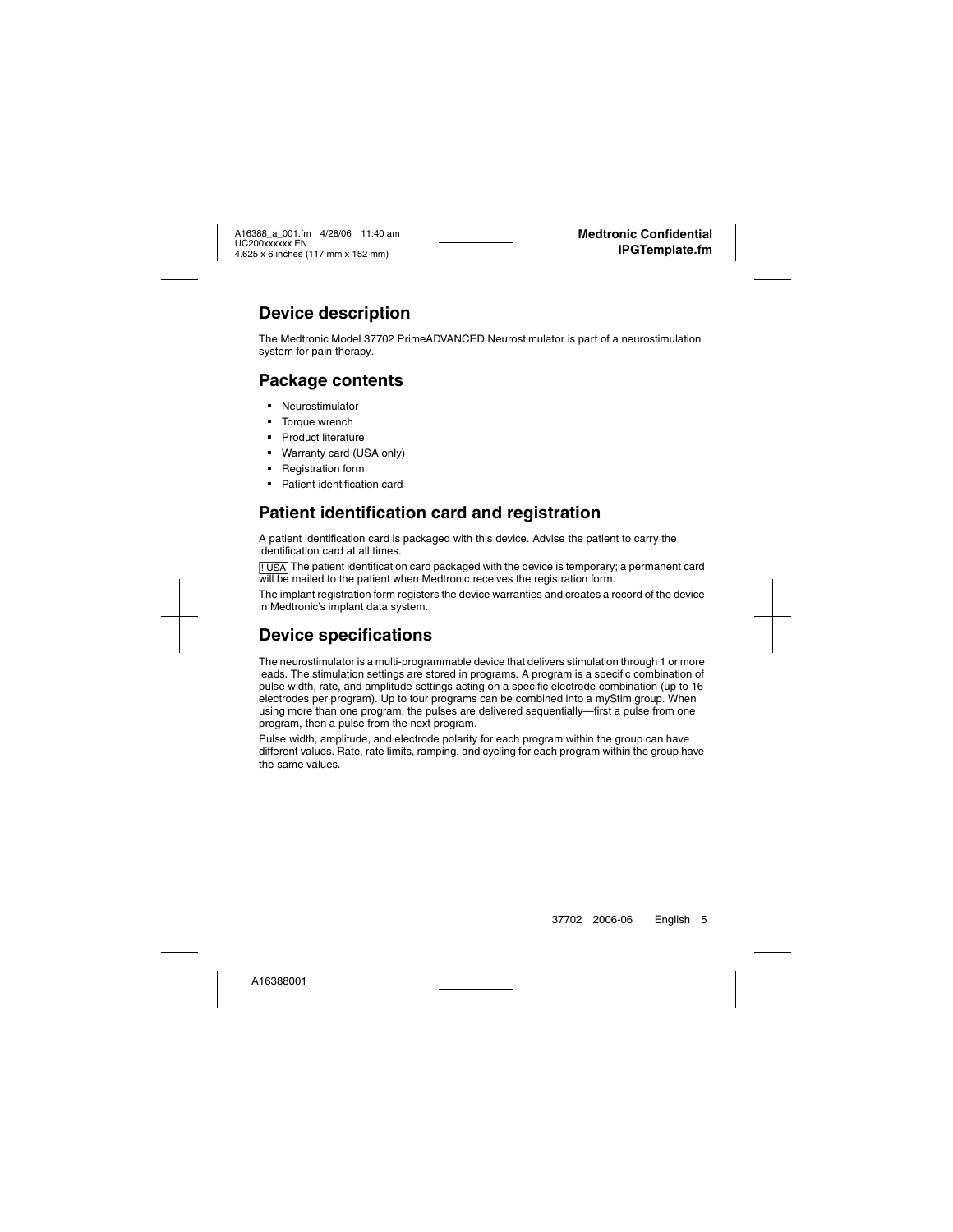| Programmable parameter                                  | Operating range and resolution                                                                                                      |  |
|---------------------------------------------------------|-------------------------------------------------------------------------------------------------------------------------------------|--|
| Number of defined myStim groups                         | 1 to $26^{\rm b}$                                                                                                                   |  |
| Number of programs per myStim group 1 to 4 <sup>b</sup> |                                                                                                                                     |  |
| Electrode configuration                                 | 2 to 16 electrodes as anode, cathode, or OFF                                                                                        |  |
| Amplitude                                               | 0 to 10.5 V with 0.05 V or 0.1 V resolution <sup>c</sup>                                                                            |  |
| Amplitude - upper patient limit                         | Tracking limit: programmed value $+0$ to $+4$ V (0.5 V<br>resolution)                                                               |  |
|                                                         | Custom limit: programmed value up to 10.5 V<br>(same resolution as amplitude)                                                       |  |
| Amplitude - lower patient limit                         | Custom limit: 0 V to the programmed value (same<br>resolution as amplitude)                                                         |  |
| Pulse width                                             | 60 to 450 $\mu$ s (10 $\mu$ s resolution)                                                                                           |  |
| Pulse width - upper patient limit                       | Tracking limit: programmed value $+0$ to $+150$ $\mu s$<br>(30 µs resolution)                                                       |  |
|                                                         | Custom limit: programmed value up to 450 µs<br>(10 µs resolution)                                                                   |  |
| Pulse width - lower patient limit                       | Custom limit: 60 µs to the programmed value<br>(10 µs resolution)                                                                   |  |
| Rate                                                    | 2 to 130 Hz (1 Hz resolution to 10 Hz, 5 Hz<br>resolution from 10 Hz to 130 Hz)                                                     |  |
| Rate – upper patient limit                              | Tracking limit: programmed value $+0$ to $+50$ Hz<br>$(10 \text{ Hz}$ resolution) <sup>d</sup>                                      |  |
| Rate - lower patient limit                              | Custom limit: 2 to the programmed value (1 Hz<br>resolution to 10 Hz, 5 Hz resolution from 10 Hz to<br>130 $Hz$ <sup>d</sup>        |  |
| SoftStart/Stop                                          | OFF, ON: 1, 2, 4, or 8 sec ramp duration                                                                                            |  |
| Cycling                                                 | OFF, ON: 0.1 sec to 30 min (resolution: 0.1 sec<br>from 0.1 sec to 1 sec, 1 sec from 1 sec to 1 min,<br>1 min from 1 min to 30 min) |  |
| Scheduled therapy                                       | OFF, ON: 1 to 8 events per 24 h period                                                                                              |  |
| Group adjust                                            | OFF: ON                                                                                                                             |  |

<span id="page-7-0"></span>*Table 1. Operating values for the Model 37702 PrimeADVANCED neurostimulatora*

<span id="page-7-1"></span><sup>a</sup> All values are approximate.

<sup>b</sup> No more than 32 programs may be defined within the 26 myStim groups.

<sup>c</sup> Only 100 mV resolution possible from 10.0 V to 10.5 V amplitude.

<sup>d</sup> Rate limited to 85 Hz when three programs/group are active and to 65 Hz when four programs/group are active.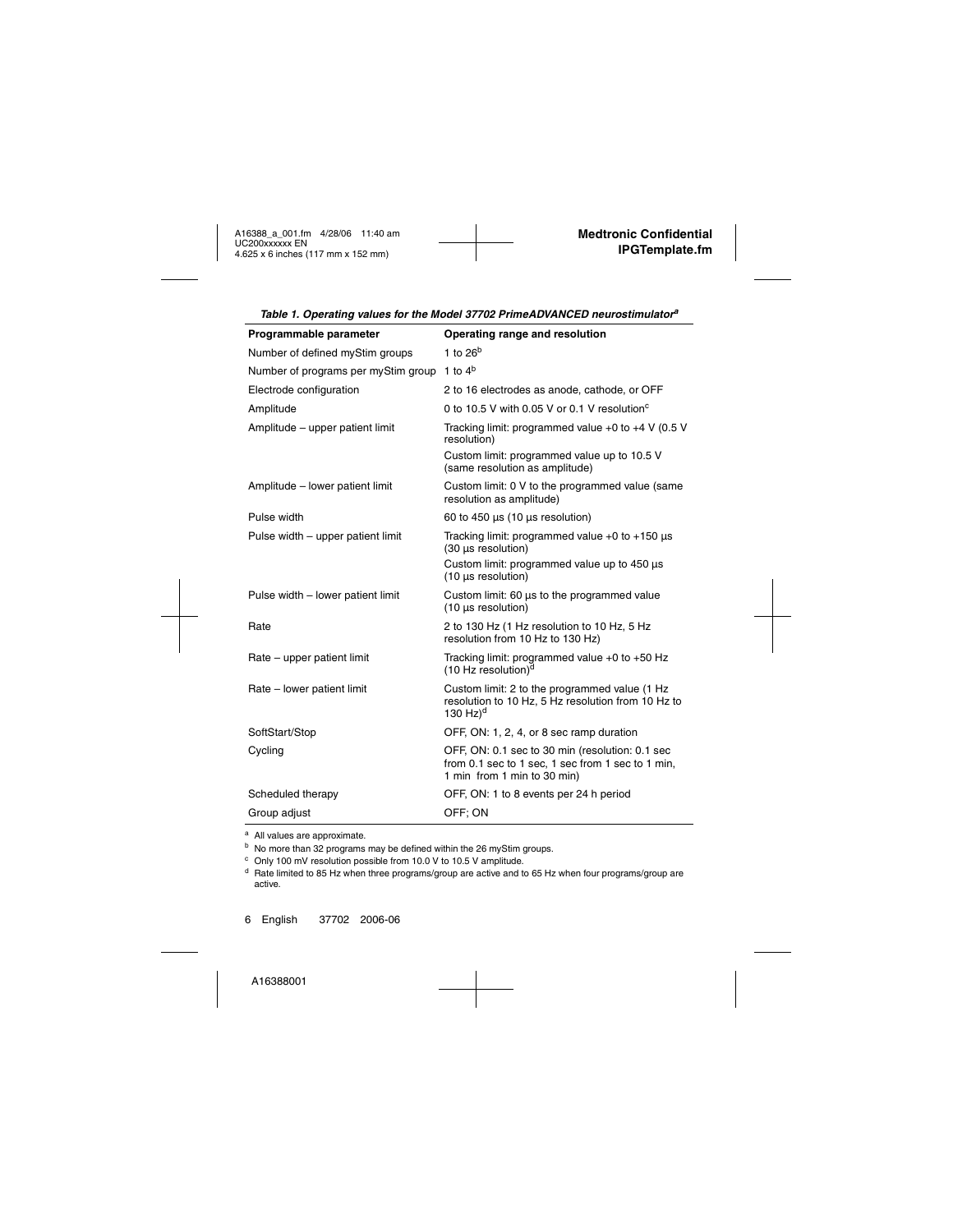| <b>Description</b>                          | Value                                                                 |  |
|---------------------------------------------|-----------------------------------------------------------------------|--|
| Connector type                              | Octapolar, in-line 2.8 mm (0.110 in) spacing                          |  |
| Height                                      | 65.0 mm (2.6 in)                                                      |  |
| Length                                      | 49.0 mm (1.9 in)                                                      |  |
| <b>Thickness</b>                            |                                                                       |  |
| case                                        | 15.0 mm (0.6 in)                                                      |  |
| connector                                   | 15.0 mm (0.6 in)                                                      |  |
| Weight                                      | 67.0 g $(2.4 oz)$                                                     |  |
| Volume                                      | 39.0 $cm3$                                                            |  |
| Power source                                | 6.3 Amp hours, 3.2 V HCSVO <sup>b</sup> cell                          |  |
| Storage temperature                         | $-18^{\circ}$ to +52 $^{\circ}$ C (0 $^{\circ}$ to +126 $^{\circ}$ F) |  |
| Serial number model designator <sup>c</sup> | <b>NKL</b>                                                            |  |
| Radiopaque Identification (ID) code         | <b>NKD</b>                                                            |  |

#### *Table 2. Physical characteristics of the Model 37702 PrimeADVANCED neurostimulator<sup>a</sup>*

a All measurements are approximate.

**b** Hybrid combined silver vanadium oxide.

<sup>c</sup> The serial number is the model designator followed by a number. The clinician programmer displays the entire serial number beginning with the model designator.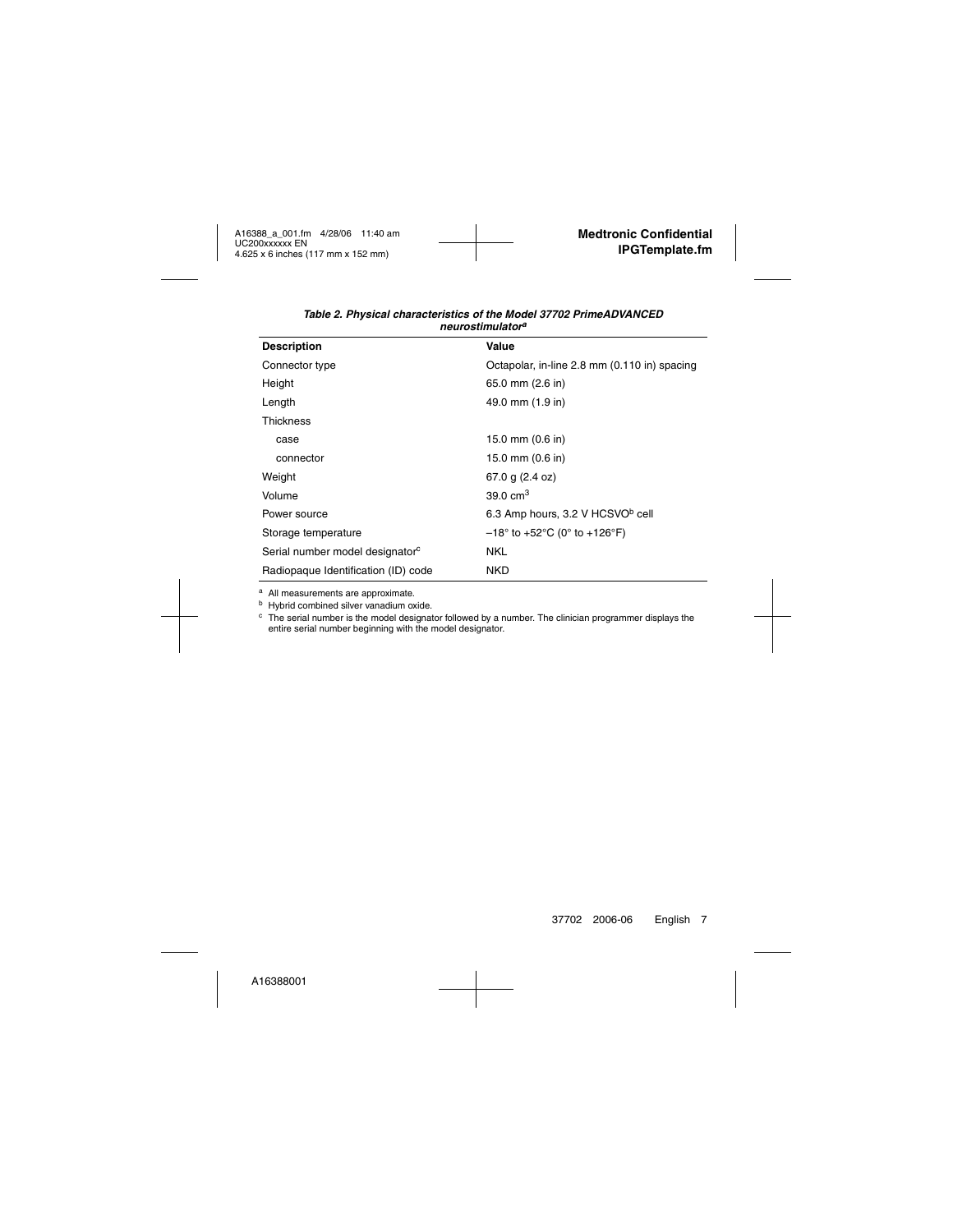| <b>Components</b> | <b>Material</b>                                             | <b>Material contacts</b><br>human tissue |
|-------------------|-------------------------------------------------------------|------------------------------------------|
| Neurostimulator   |                                                             |                                          |
| Case              | Titanium                                                    | Yes                                      |
| Connector block   | Polyurethane, silicone rubber,<br>silicone medical adhesive | Yes                                      |
| Grommets, seals   | Silicone rubber                                             | Yes                                      |
| Setscrews         | Titanium alloy                                              | Yes                                      |
| Adhesive          | Silicone medical adhesive                                   | Yes                                      |
| Torque wrench     |                                                             |                                          |
| Handle            | Ultem                                                       | Yes                                      |
| Shaft             | Stainless steel                                             | Yes                                      |
|                   |                                                             |                                          |

*Table 3. Material of components in the Model 37702 PrimeADVANCED package*

# <span id="page-9-0"></span>**Declaration of conformity**

Medtronic declares that this product is in conformity with the essential requirements of Directive 1999/5/EC on Radio and Telecommunications Terminal Equipment and Directive 90/385/EEC on Active Implantable Medical Devices.

For additional information, contact the appropriate Medtronic representative listed on the inside back cover of this manual.

# <span id="page-9-1"></span>**Instructions for use**

Implanting physicians should be experienced in epidural-access procedures and should be thoroughly familiar with all product labeling.

### $\wedge$  **Cautions:**

- When using sharp instruments near the neurostimulator, be extremely careful to avoid nicking or damaging the case, the insulation, or the connector block. Damaging the neurostimulator may require surgical replacement.
- Do not use saline or other ionic fluids at connections, which could result in a short circuit.

### <span id="page-9-2"></span>**Verifying neurostimulator operation**

Before opening the sterile neurostimulator package, verify that the neurostimulator is operable by using the clinician programmer to interrogate the neurostimulator and read the neurostimulator battery service life. (Refer to the software manual for instructions on how to read the battery service life.)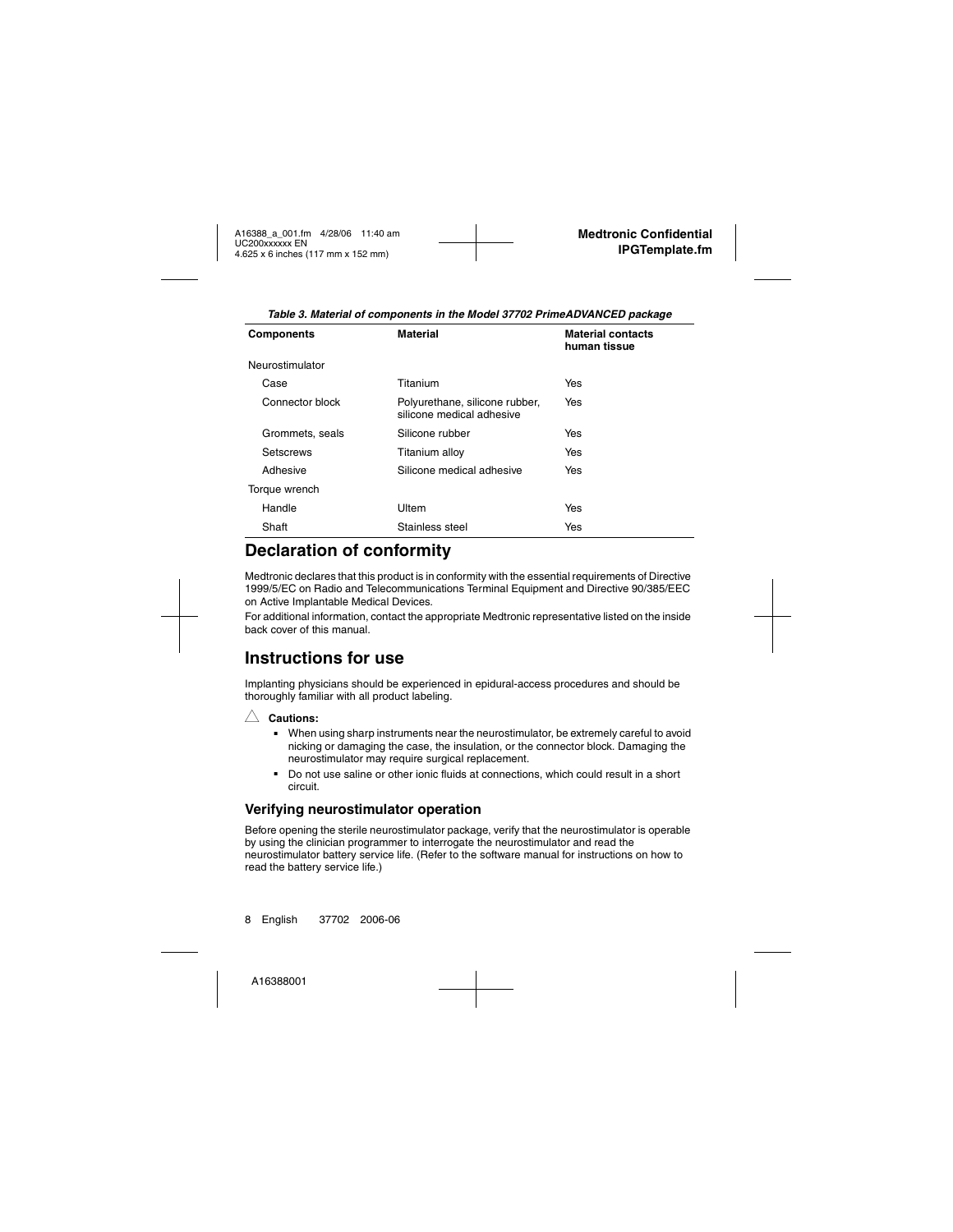$\triangle$  **Caution:** Do not implant a neurostimulator if it was dropped onto a hard surface from a height of 30 cm (12 in) or more, because the neurostimulator may be damaged and fail to operate properly.

**Note:** The neurostimulator pocket may be flushed with an antibiotic solution; do not submerge the neurostimulator in fluid.

### <span id="page-10-0"></span>**Connecting the extension or lead to the neurostimulator**

 $\triangle$  **Caution:** Before connecting components, wipe off any body fluids and dry all connections. Fluids in the connections may result in stimulation at the connection site, intermittent stimulation, or loss of stimulation.

- **1.** Wipe the extension or lead connector pins with sterile gauze. If necessary, use sterile (United States Pharmacopeia [USP]) water or a nonionic antibiotic solution.
- **2.** Make sure the connector block receptacles are dry and clean.
- **3.** Insert the appropriate extension or lead connector pins into the appropriate neurostimulator socket until they are seated fully within the connector block ([Figure 1](#page-11-0)). **Notes:**
	- During insertion, some resistance is typical.
	- To retract the setscrews, insert the torque wrench into the self-sealing grommet and rotate the setscrews counterclockwise; however, do not remove the setscrews from the connector block.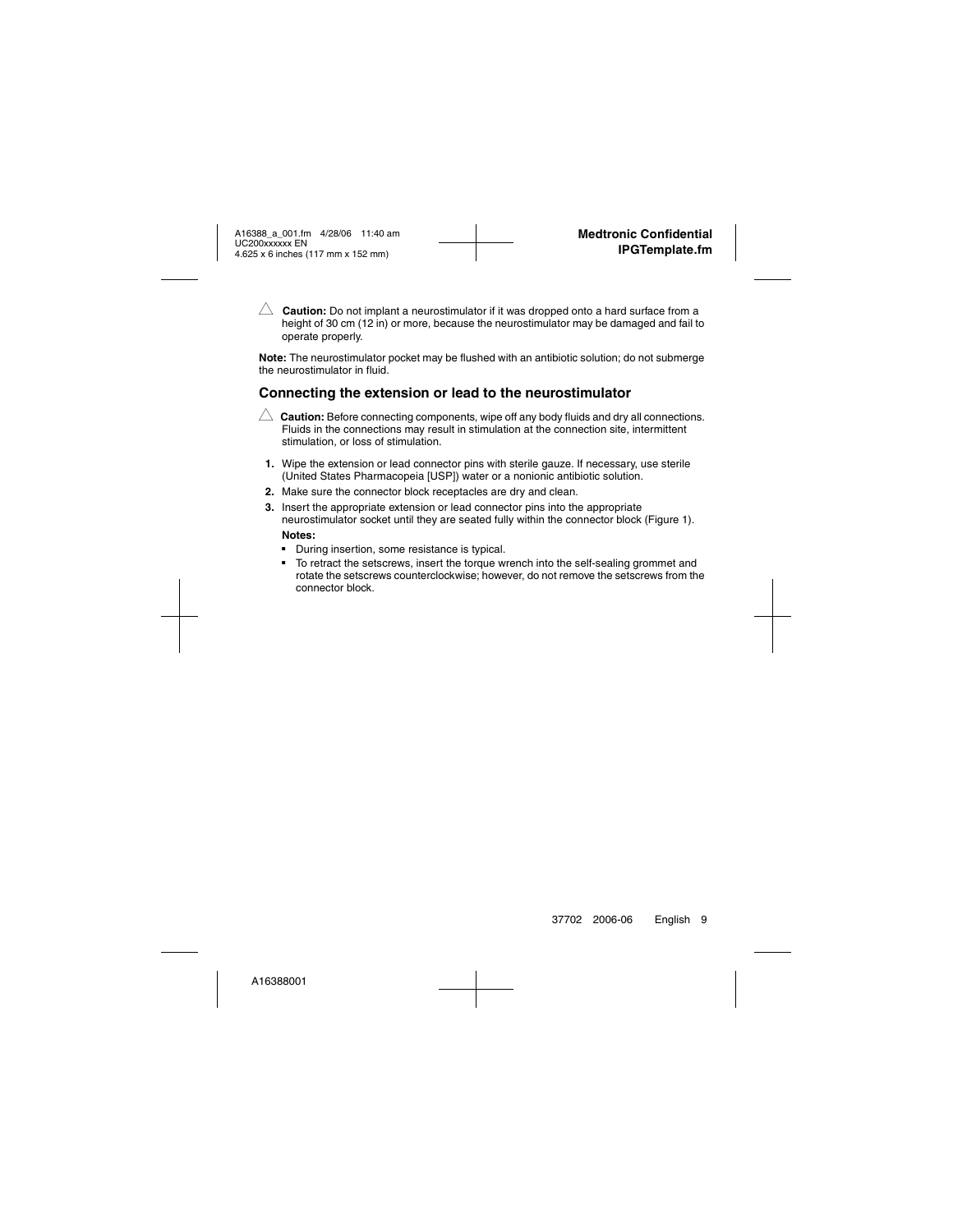**Caution:** Do not insert the extension or lead connector into the connector block if the setscrews are not sufficiently retracted. Unretracted setscrews may damage the extension or lead and prevent the extension or lead from fully seating into the connector block.



<span id="page-11-0"></span>*Figure 1. Insert the extension or lead connector pins fully into the neurostimulator.* **Note:** Insert a connector plug (from an accessory kit) into unused neurostimulator socket.

**4.** For each extension, lead, or plug, fully insert the torque wrench (packaged with the neurostimulation system) into each self-sealing grommet of the connector block and tighten each setscrew ([Figure 2\)](#page-12-1).

#### $\wedge$  **Cautions:**

- Be sure the torque wrench is fully inserted into the self-sealing grommet. If the torque wrench is not fully inserted, the setscrew may be damaged, resulting in intermittent or loss of stimulation.
- Before tightening setscrews, ensure that the extension or lead connector pins are inserted into the connector block to prevent damaging the lead or extension.
- Verify that each leaf of the self-sealing grommet is closed after the torque wrench is withdrawn. If fluid leaks through a grommet seal that is not fully closed, the patient may experience shocking, burning, or irritation at the neurostimulator implant location, or intermittent stimulation, or loss of stimulation.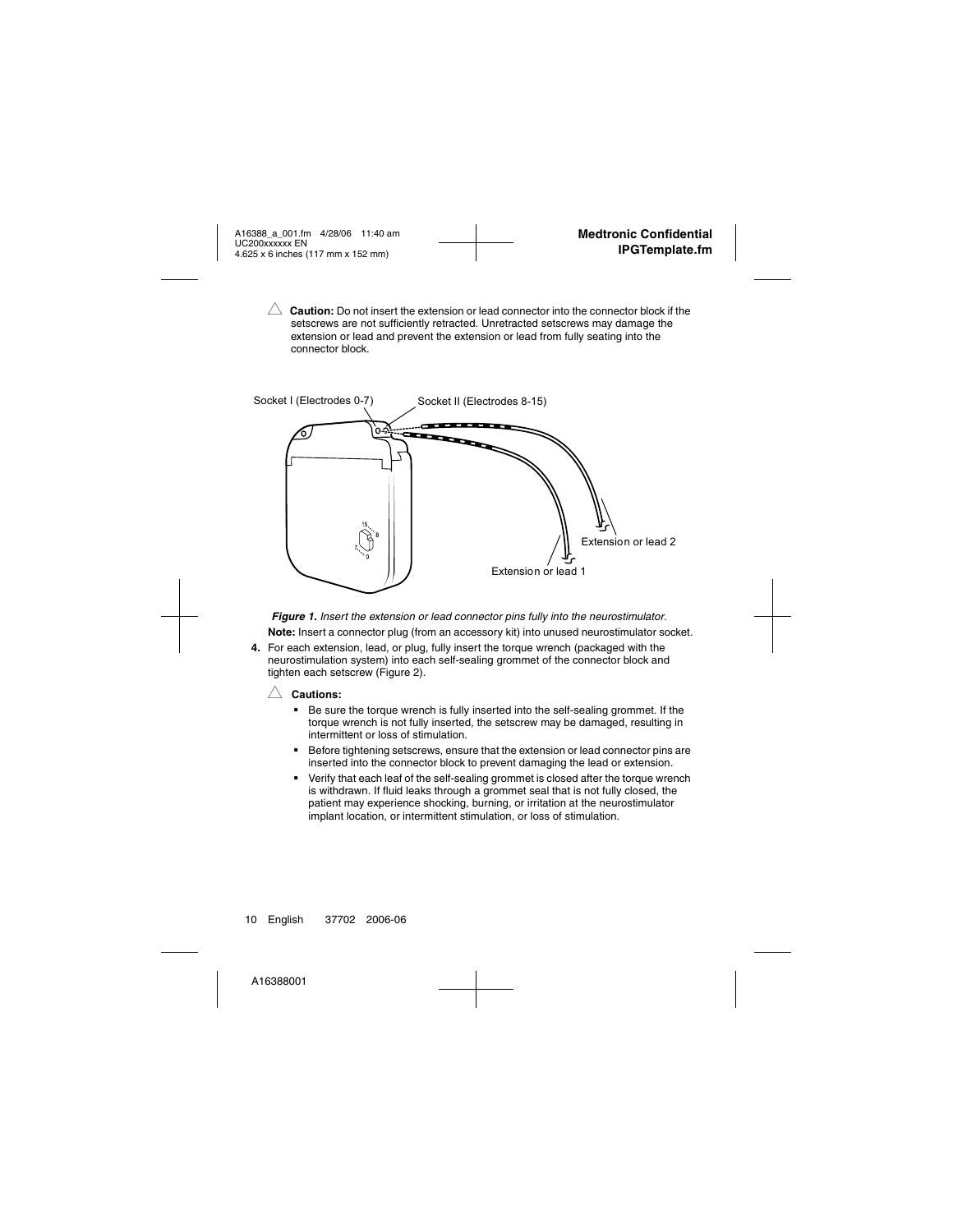

*Figure 2. Tightening the setscrews in the self-sealing grommet.*

### <span id="page-12-1"></span><span id="page-12-0"></span>**Implanting the neurostimulator**

**1.** Place the neurostimulator into the subcutaneous pocket with the Medtronic logo facing outward, away from muscle tissue, and ensure that the extension or lead is not bent sharply.



- Ensure that the neurostimulator is placed no deeper than 4 cm (1.5 in) below the skin and is parallel to the skin. If the neurostimulator is too deep or is not parallel to the skin, telemetry may be unsuccessful.
- Do not coil excess extensions or leads in front of the neurostimulator. Wrap excess extensions or leads around the perimeter ([Figure 3\)](#page-13-2) or behind the neurostimulator to help minimize potential damage during neurostimulator replacement surgery, help minimize potential kinking of the extension or lead, and minimize interference with telemetry.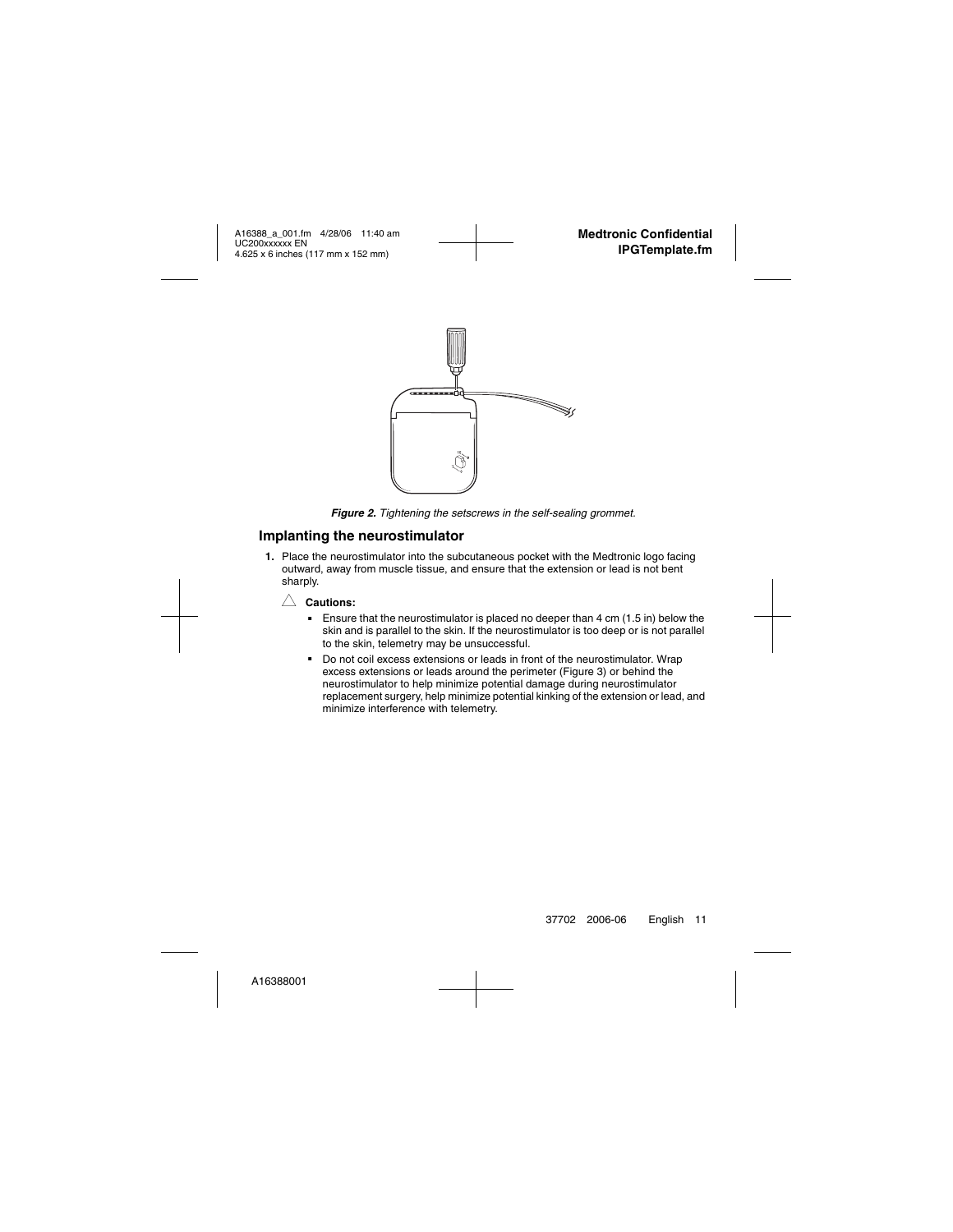

*Figure 3. Wrap excess extensions or leads around the perimeter (or behind) the neurostimulator.*

<span id="page-13-2"></span>**2.** Use the suture holes in the connector block to secure the neurostimulator to the muscle fascia with nonabsorbable silk.

## <span id="page-13-0"></span>**Checking system integrity**

- **1.** To ensure that you have properly connected each extension or lead to the neurostimulator, use the clinician programmer to confirm the integrity of the connected system.
	- $\triangle~$  **Caution:** To use the nonsterile clinician programmer in a sterile field, place a sterile barrier between the patient and the programming head to prevent infection. Do not sterilize any part of the clinician programmer. Sterilization may damage the programmer.

**Note:** The neurostimulator should be in the pocket during system interrogation for integrity to ensure proper readings.

If the system integrity test results are not acceptable, refer to ["Connecting the extension](#page-10-0)  [or lead to the neurostimulator" on page 9](#page-10-0).

- **2.** Program the basic stimulation parameters and check the battery status; if applicable, check the electrode impedances to rule out a short or open circuit.
- **3.** Complete the stimulation assessment form.

### <span id="page-13-1"></span>**Completing the implant procedure**

- **1.** Close and dress all incisions.
- **2.** Ensure that a patient control device is given to the patient.
- **3.** Complete the device tracking and patient registration paperwork and return the documents to Medtronic.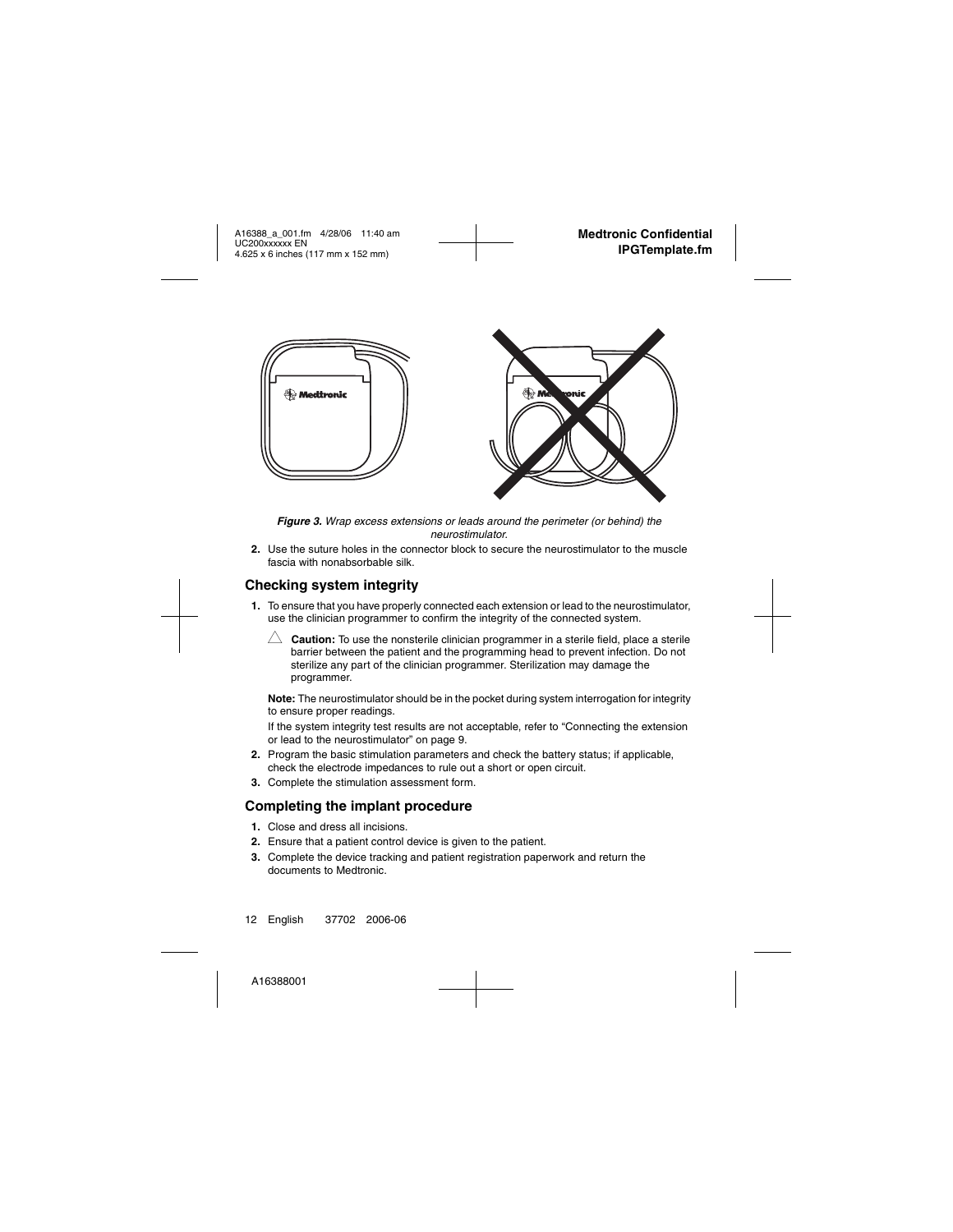#### **Contacts:**

Asia: Medtronic International Ltd. Tel. 02891-4068 Fax 02591-0313

Medtronic Asia Ltd. Tel. (02)-548-1148 Fax (02)-518-4786

**Australia:** Medtronic Australasia Pty. Ltd. Tel. 02-9879-5999 Fax 02-9879-5100

**Austria:** Medtronic Österreich GmbH Tel. 01-24044 Fax 01-24044-100

**Belgium:** Medtronic Belgium S.A. Tel. 02-456-0900 Fax 02-460-2667

**Canada:** Medtronic of Canada Ltd. Tel. (1905)-826-6020 Fax (1905)-826-6620

**Czech Republic:** Medtronic Czechia s.r.o. Tel. 2-965-795-80 Fax 2-965-795-89

**Denmark:** Medtronic-Danmark A/S Tel. 45-32-48-18-00 Fax 45-32-48-18-01

**Finland:** Medtronic Finland OY/LTD Tel. (09)-755-2500 Fax (09)-755-25018

**France:** Medtronic France S.A.S. Tel. 01-5538-1700 Fax 01-5538-1800

**Germany:** Medtronic GmbH Tel. (0211)-52930 Fax (0211)-5293100

**Greece:** Medtronic Hellas S.A. Tel. 02-10-677-90-99 Fax 02-10-677-93-99

**Hungary:** Medtronic Hungária Kft. Tel. 1-889-06-00 Fax 1-889-06-99

**Ireland:** Medtronic Ireland Ltd. Tel. (01)-890-6522 Fax (01)-890-7220

**Italy:** Medtronic Italia SpA Tel. 02-241371. Fax 02-241381. or Tel. 06-328141 Fax 06-3215812

**Japan:** Medtronic Japan Tel. (044)-540-6112 Fax (044)-540-6200

**Latin America:** Medtronic, Inc. Tel. (1350)-500-9328 Fax (1786)-709-4244

**The Netherlands:** Medtronic B.V. Tel. (045)-566-8000 Fax (045)-566-8668

**Norway:** Medtronic Vingmed AS Tel. 67-58-06-80 Fax 67-10-12-12

**Poland:** Medtronic Poland Sp. z.o.o. Tel. (022)-465-69-00 Fax (022)-465-69-17

**Portugal:** Medtronic Portugal, Lda. Tel. 21-724-5100 Fax 21-724-5199

**Spain:** Medtronic Ibérica, S.A. Tel. 91-625-0400 Fax 91-650-7410

**Sweden:** Medtronic AB Tel. 08-5222-0000 Fax 08-5222-0050

**Switzerland:** Medtronic (Schweiz) AG Tel. 021-803-8000 Fax 021-803-8099

**U.K.:** Medtronic U.K. Ltd. Tel. 01923-212213 Fax 01923-241004

**USA:** Medtronic, Inc. Tel. (1-763)-505-5000 Toll-free: (1-800)-328-0810 Fax (1-763)-505-1000